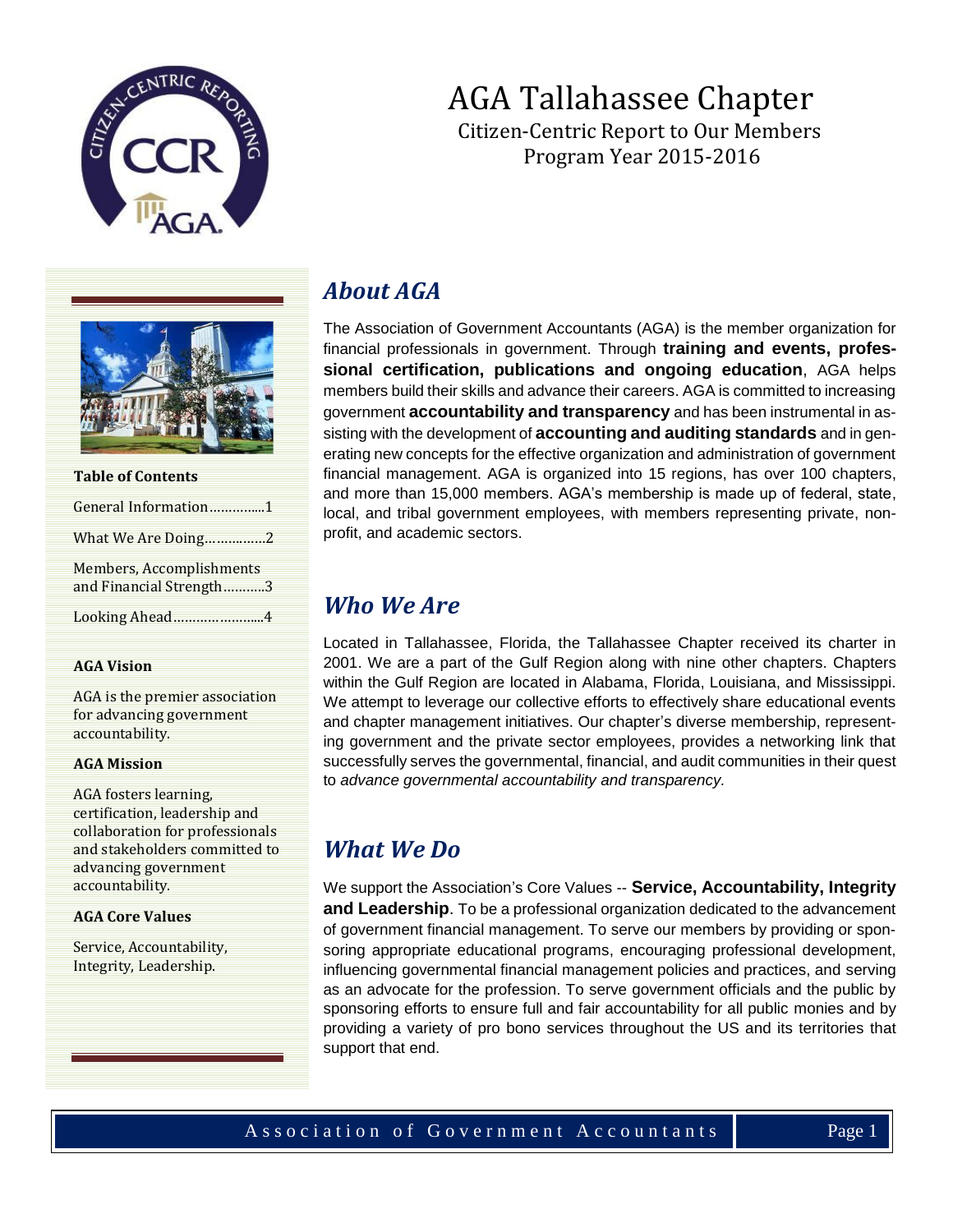#### **Strategic Goals:**

Provide members with quality programs, products and services

Provide continuing education to meet the changing needs of the government accountability profession

Provide opportunities for members to serve the chapter and gain leadership experience

Promote AGA's CGFM program

Promote community service

Increase membership

**Significant Accomplishments:**

Education

Community Service

Developing Future Leaders

### *Education*

AGA Tallahassee provides relevant educational and training opportunities for both members and non-members. In total, the chapter sponsored training events that offered **63 CPE hrs.**

|                                  |                              | Per    | <b>CPE</b>   | <b>Total</b>    |
|----------------------------------|------------------------------|--------|--------------|-----------------|
| <b>Educational Opportunity</b>   | <b>Dates</b>                 | Year   | Credit(s)    | <b>CPE/Year</b> |
| <b>Chapter Luncheon Meetings</b> | <b>Monthly (Sept - June)</b> | 8 Days | 1 CPE hour   | 8               |
| <b>Chapter Hosted Webinars</b>   | Monthly (Oct - June)         | 8 Days | 2 CPE hours  | 16              |
| <b>CGFM Review Course</b>        | October                      | 3 Days | 24 CPE hours | 24              |
| <b>Government Training Event</b> | February                     | 2 Days | 15 CPE hours | 15              |

### *Community Service*

The AGA Tallahassee chapter focuses on giving back so others have the opportunity to grow. Our Community Service efforts have made a difference in our community. Community Service events provide satisfaction for members and hope for those who receive the service. The Tallahassee chapter participated in the following events for program year 2015-2016.

| <b>Community Service Events</b>                    | <b>Month</b>     |
|----------------------------------------------------|------------------|
| 5K Run/Walk - For Sickle Cell Anemia               | <b>September</b> |
| <b>WFSU (Public Radio) - Fund Raiser</b>           | October          |
| <b>Ronald McDonald House - Thanksgiving Dinner</b> | <b>November</b>  |
| <b>Elder Care Service - Elder Elf</b>              | <b>December</b>  |
| Wreaths Across America - Honor Veterans            | <b>December</b>  |
| <b>Homeless Veterans Stand Down</b>                | April            |
| WFSU (Public Radio) - Pledge Drive                 | April            |

# *Developing Future Leaders*

We take pride in the leadership opportunities our chapter provides. We focus on leadership opportunities in our annual government training event in an effort to empower members to step up and be responsible for some portion of the training. Their successes and experiences in these endeavors better prepare them to seek out leadership opportunities not only within our chapter, but also in their careers. Their efforts do not go unnoticed. We offer the following Scholarships and Awards.

| <b>Academic Scholarships Offered</b>             | <b>Value</b> |
|--------------------------------------------------|--------------|
| 2 - Education Advancement Scholarships           | \$500/each   |
| <b>Awards Offered</b>                            |              |
| <b>Advancing Government Accountability Award</b> |              |
| <b>Excellence in Government Leadership Award</b> |              |
| <b>Emerging Government Leader Award</b>          |              |
| <b>Tallahassee Chapter Author Award</b>          |              |

#### Association of Government Accountants Page 2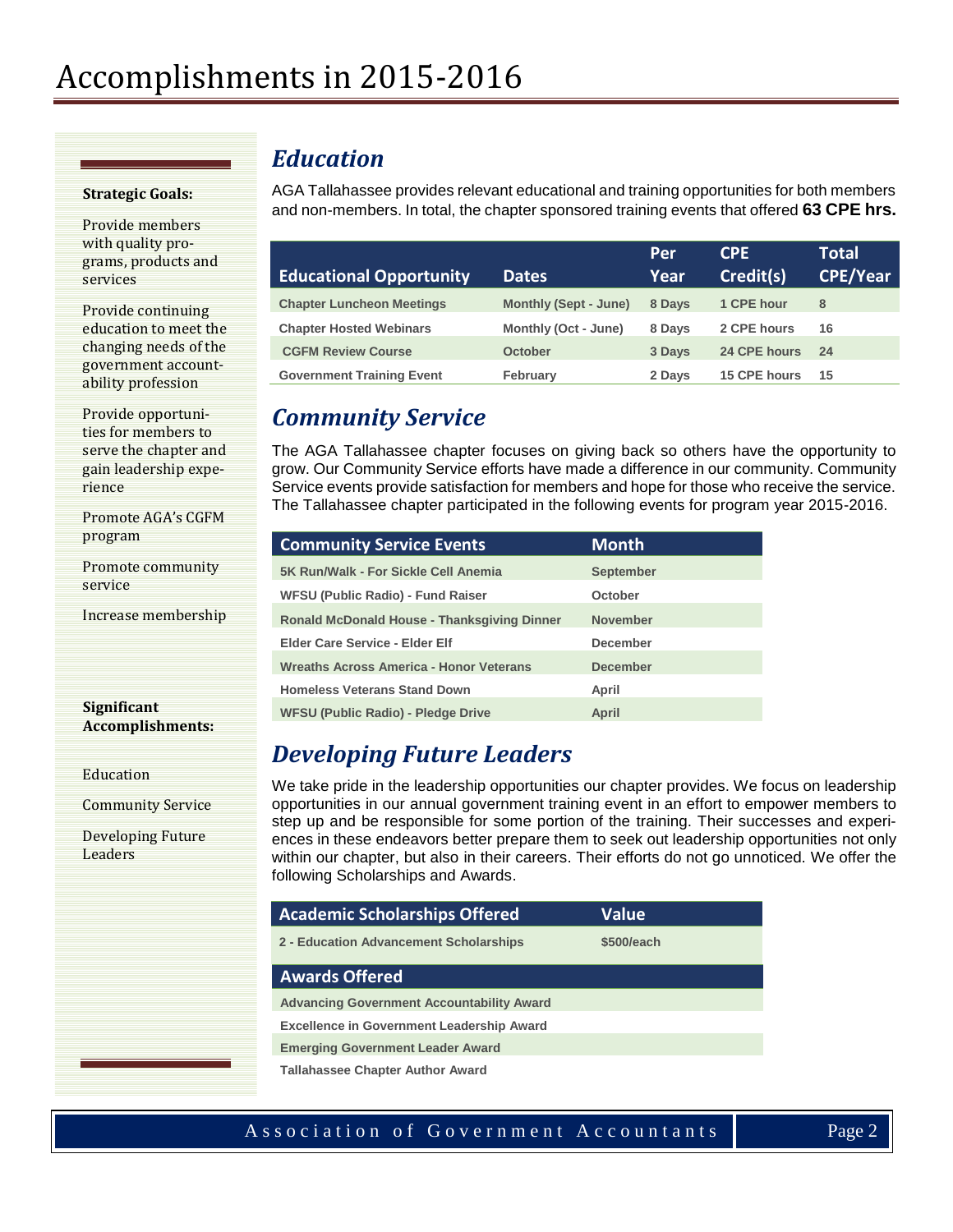### *Members*

Our chapter's membership has grown over recent years. We are located in Florida's capitol city. Tallahassee is home to Florida's State government, City & County local governments' as well as two public universities plus a large state college. Because of this, there is a strong government sector representation in our membership. Government related employers account for approximately 84% of our members. Currently, the Tallahassee Chapter is in the top 10 of all AGA affiliates. **Ranking #8**.



## *Recent Chapter Highlights*

The Tallahassee chapter hosted two major training events in Program Year 2015-2016. The chapter hosted the CGFM Review Class in October 2015 and the Government training event in February 2016. These two events provide a total of 39 CPE hours to our members and non-members. Attendance for those courses continues to increase year after year. CGFM Review Class Attendance: **26**, Government Training Event: **305**.

### *Financial Strength*



| <b>Comparative Revenues &amp; Expenses</b> |           |           |  |  |
|--------------------------------------------|-----------|-----------|--|--|
| <b>Revenues</b>                            | 2015-2016 | 2014-2015 |  |  |
| <b>Government Training Event</b>           | 58,460    | 57,265    |  |  |
| Luncheon Meetings                          | 3,370     | 4,150     |  |  |
| Webinars                                   | 435       | 1,050     |  |  |
| <b>National Dues</b>                       | 514       | 1,292     |  |  |
| <b>CGFM Training</b>                       | 5,050     | 7,700     |  |  |
| Other                                      | 486       | 518       |  |  |
| Total                                      | 68,315    | 71,975    |  |  |
|                                            |           |           |  |  |
| <b>Expenses</b>                            |           |           |  |  |
| <b>Government Training Event</b>           | 40,465    | 40,295    |  |  |
| Luncheon Meetings                          | 9,484     | 9,058     |  |  |
| Webinars                                   | 2,120     | 2,239     |  |  |
| <b>CGFM Training</b>                       | 9,691     | 10,460    |  |  |
| Other                                      | 9,339     | 11,487    |  |  |
| Total                                      | 71,100    | 73,539    |  |  |

Association of Government Accountants | Page 3